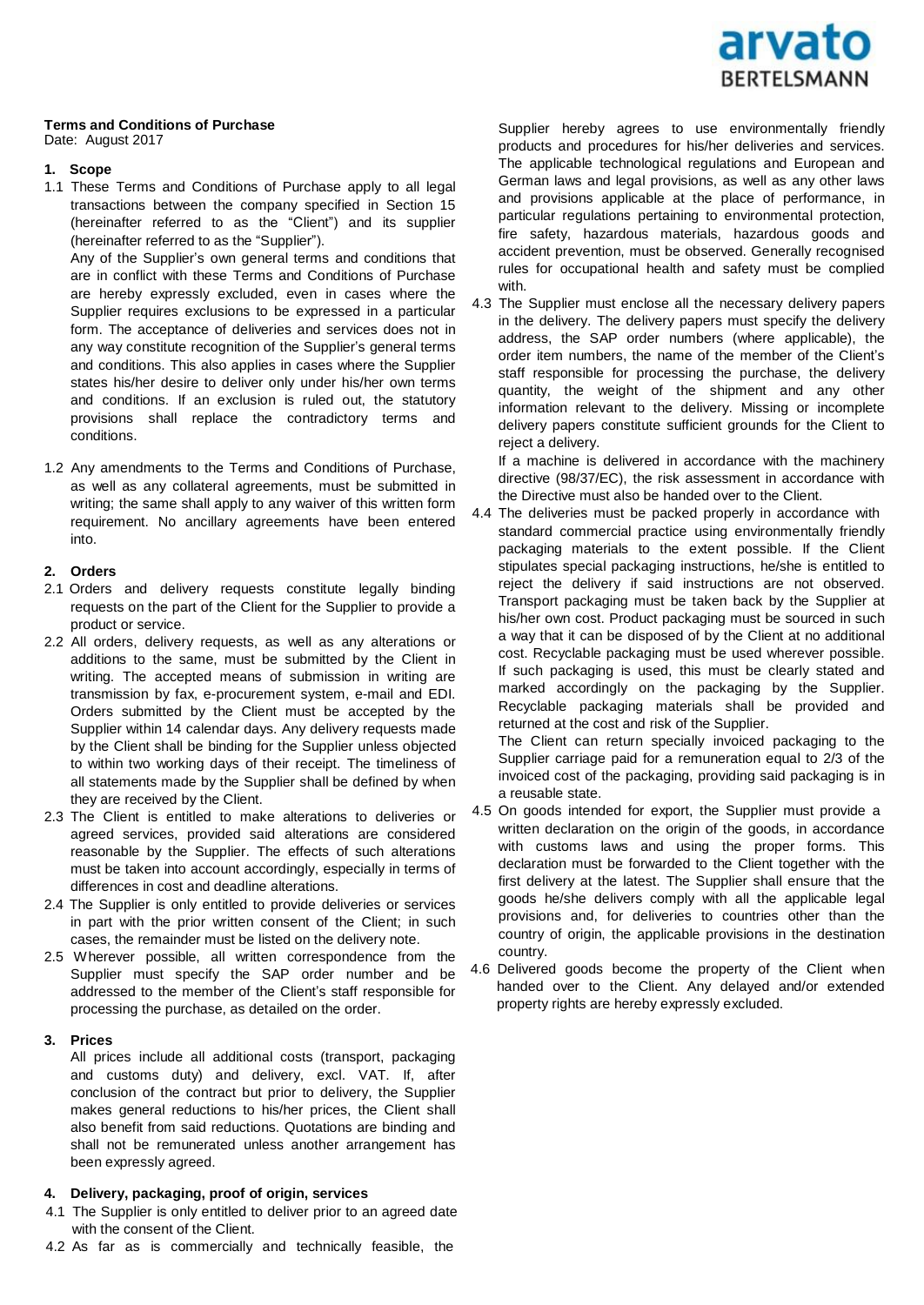

# **5. Personnel**

- 5.1 The Supplier shall always use his/her own personnel to 7.3 In particularly urgent cases, the Client is entitled to carry out provide the agreed deliveries and services. In accordance with the applicable legal provisions, the Supplier shall only employ staff with a valid work permit for the Federal Republic of Germany to supply the agreed service. Alternatively, if the employed by the Supplier to do so must each be in possession of a valid work permit for the country of shall only employ staff to provide the service who are properly registered with the German social security authorities or those of the country of manufacture/provision, and whose contributions are paid correctly, including the applicable contributions for tax and other purposes. The Supplier shall pay applicable taxes and social security contributions in full and on time to the responsible collection offices (social security authority, tax office, etc.). The staff shall have a valid employment contract with the Supplier and shall be paid for their work in accordance with the applicable provisions. The Supplier shall instruct his/her staff to adhere strictly to the regulations pertaining to occupational safety, the protection of young people at work and the applicable legal and official restrictions. The Supplier shall constantly monitor his/her staff to ensure their compliance with the aforementioned regulations.
- 5.2 The Supplier may only sub-contract a service and/or delivery, be it in part or in its entirety, to a suitable and reliable subcontractor with the prior written consent of the Client. In such situations, the sub-contractors must agree in writing to maintain confidentiality and data privacy in accordance with the provisions agreed by and between the Client and the Supplier. The Client's consent shall neither limit the obligations of the Supplier nor constitute a basis for rights on the part of the sub-contractor.

## **6. Delays, contractual penalties**

The agreed dates and deadlines must be observed. Failure to do so on the part of the Supplier shall be subject to a contractual penalty equal to 0.5% of the order value per week or part thereof, up to a maximum of 5% of the order value. Any additional claims arising from delays shall remain unaffected by this provision.

Foreseeable delays must be reported immediately to the Client.

The unconditional acceptance of and payment for a delayed delivery or service does not imply a waiver of any claims the Client is entitled to make due to the delay in delivery or provision of the service.

## **7. Limitation period, quality assurance, guarantee, duty to inform**

7.1 All guarantee claims made by the Client are subject to a limitation period of three years. This limitation period shall also apply to claims that do not relate to a defect. The limitation period for any defect that leads to supplementary performance shall begin anew upon completion of said supplementary performance.

Any longer statutory periods of limitation shall remain unaffected by this clause, as shall any further provisions pertaining to the suspension of expiry, suspension and recommencement of limitation periods.

7.2 Any costs relating to supplementary performance that arise due to the object of the contract being transported to another location by the Client following the hand-over must be borne

by the Supplier.

- the supplementary performance himself/herself, or have it carried out, at the cost of the Supplier, if the Supplier does not agree to carry out the supplementary performance immediately (within a maxim of three working days).
- service is to be provided outside of Germany, the staff 7.4 If occupational health and safety provisions need to be taken into account in relation to deliveries and/or services, the Supplier must provide written notification to this effect.
- manufacture/service in question. Furthermore, the Supplier 7.5Persons working on the Client's premises must comply with the provisions of the applicable company regulations, as well as the instructions issued in the applicable site safety information or by the responsible staff employed by the Client.

#### **8. Invoicing and terms of payment, offsetting**

- 8.1 The Supplier's invoices must be provided in duplicate, specifying the order item number, the member of the Client's staff responsible for processing the purchase, the quantities delivered, the prices thereof and – where applicable – the SAP order numbers. All payments shall be retained by the Client subject to the provision of an invoice in accordance with the German Value Added Tax Act (UStG). Upon request from the Client, the requirement for an invoice can be ignored in favour of a credit note procedure in accordance with the provisions of UStG.
- 8.2 For contractual relationships that result in more than 10 invoices per year, the Supplier hereby agrees to invoice the Client via the service provided gotomaxx Software GmbH, providing this is technically feasible. The technical feasibility of this procedure must be determined by gotomaxx.

Alternatively, the Supplier may use its own e-invoicing service provider, providing said provider agrees to cooperate with gotomaxx ("roaming") so that the Client still receives the invoices via gotomaxx. Other electronic formats and means of transmission will not be accepted.

If the Supplier does not agree to the obligation to use einvoicing procedure despite issuing a sufficient volume of invoices to do so, the Client is entitled to deduct a processing fee (currently 5.00 euros per invoice) from the total before tax stated on the invoice, without prior notification.

- 8.3 Unless agreed otherwise, payments shall be made in accordance with commercial conventions within 14 days with a 3% discount, or within 60 days net. The place of performance shall be the registered location of the Client's registered office.
- 8.4 The Client is entitled to offset all the claims of companies affiliated with his/her group in accordance with Sections 15 et seq. of the German Companies Act (AktG) against the claims of the Supplier.

#### **9. Force majeure**

9.1 In case of force majeure, lawful industrial action and wildcat strikes, riots, official action and other unforeseeable, extraordinary and unforeseen circumstances the contracting parties shall be relieved from their duties for the duration of the disturbance in question. This shall also apply if the aforementioned events occur at a time at which the party in question is experiencing a delay. The contracting parties shall, within reason, notify one another accordingly of such situations and adapt their obligations in good faith to the changes in circumstances. Should the force majeure continue for a significant period of time, the Client is entitled to withdraw from the contract in case of a significant reduction in his/her requirements.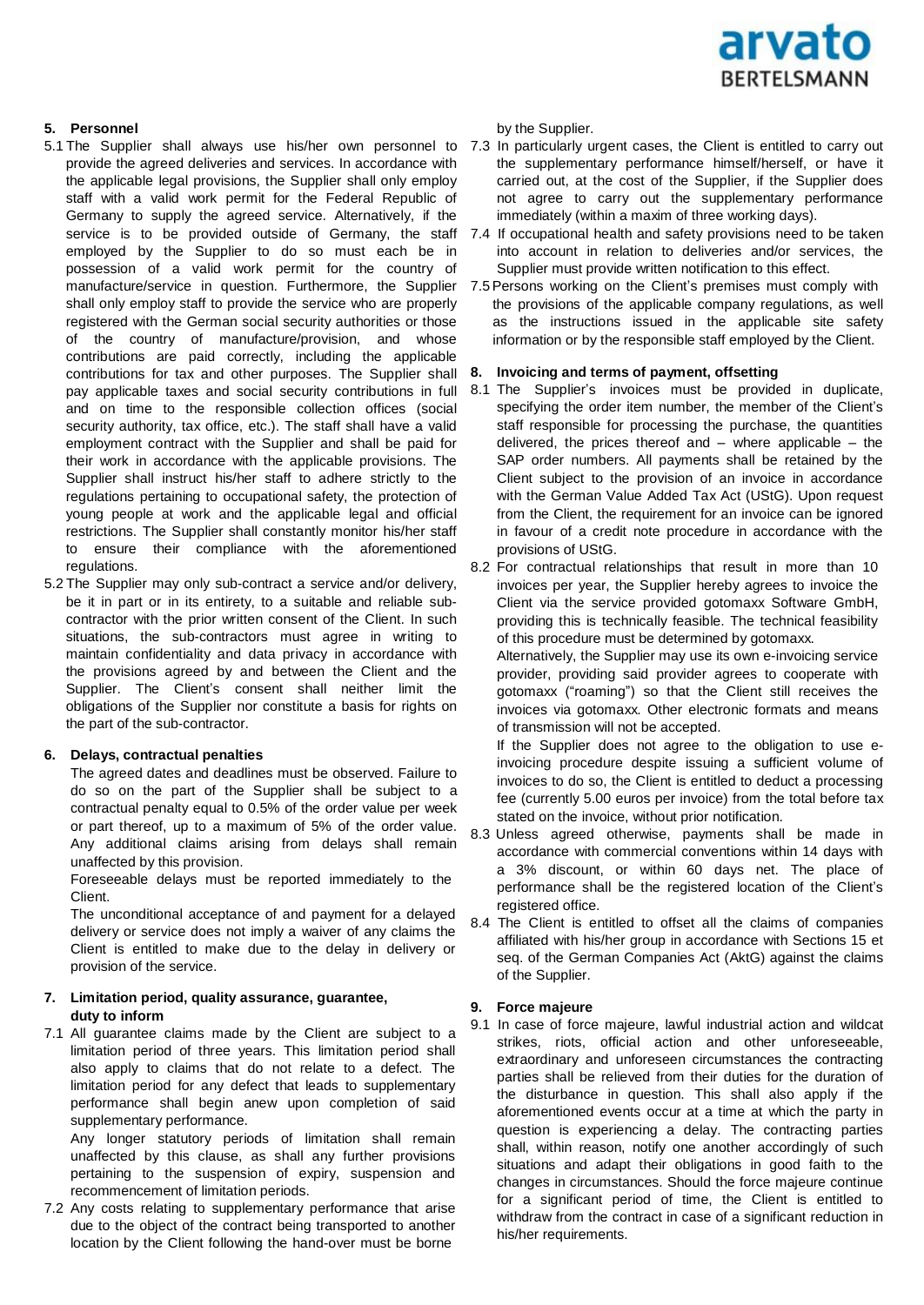

9.2 The Client shall be relieved of his/her duty to accept or reject deliveries/services and entitled to withdraw from the contract should he/she no longer be able to make use of said deliveries and services due to delays caused by the force majeure or industrial action.

#### **10. Security in the supply chain**

- 10.1 If necessary, the Supplier shall provide a declaration asserting that he/she is a certified Authorised Economic  $11.4$ Operator (AEO), and submit a copy of his/her official certification to the Client as evidence thereof by the signing of the contract at the latest.
- 10.2 If the Supplier is not an Authorised Economic Operator, he/she hereby undertakes to sign the customs security declaration (www.zoll.de) and comply with the provisions and regulations stipulated therein.
- 10.3 Should the Supplier violate any of the provisions and/or regulations of the customs security declaration, either in part or in their entirety, or fill in the "Security declaration" document incorrectly, the Client is entitled to terminate the contract in question without notice.
- 10.4 Furthermore, the Supplier hereby indemnifies the Client as far as legally permissible from responsibility for any claims made by third parties arising from a partial or complete failure on the part of the Supplier to fulfil his/her obligations - in particular obligations to the authorities - in accordance with the customs security declaration, regardless of the legal basis of said claims. Any further entitlement to damages and all other claims and/or rights shall remain unaffected by this provision.
- 10.5 The Supplier shall bear all costs incurred by the Client that arise from the Supplier's failure to fill in the relevant documents correctly or the Supplier's partial or complete failure to fulfil his/her obligations in accordance with the customs security declaration, including the costs of termination without notice.

## **11. Minimum wage**

- 11.1 The Supplier hereby agrees to pay his/her employees the statutory minimum wage. Upon request from the Client, the Supplier shall provide evidence that he/she has paid his/her employees the minimum wage for the entire term of the contract and up to six months following the termination of the contractual relationship. Compliance with this request must be proven within 14 days following the fulfilment of this duty, and the relevant evidence must be submitted in the form of appropriate documents (in particular documents in accordance with Section 17 (1) of the German Minimum Wage Act (MiLoG), certificate of good standing from the responsible social security benefits office or leave fund, etc.).
- 11.2 The Supplier hereby indemnifies the Client from responsibility for any claims made by third parties (especially employees of the Supplier, clients of the Client and the German Federal Employment Agency (Bundesagentur für Arbeit)) in relation to violation of the obligation to pay the minimum wage on first demand.
- 11.3 The Supplier hereby agrees to obligate any sub-contractors to to demonstrably pay the statutory minimum wage and indemnify the Client of any obligations to third parties to the same extent as the Supplier himself/herself is obliged to do so under Sections 11.1 and 11.2. If the subcontractor on his/her part engages further sub-contractors, the Supplier must ensure that all sub-contractors are bound to the same obligations.
- The Supplier shall be liable for any claims brought against the Client by third parties arising from a violation on the part of a sub-contractor of the duty to pay the statutory minimum wage.

## **12. Supplier Code of conduct**

The Supplier hereby agrees to comply with all the applicable legal provisions and regulations pertaining to accident prevention, employee health and safety and environmental protection in the provision of the agreed deliveries and services. Notwithstanding to his/her other obligations, the Supplier shall observe the Bertelsmann SE & Co. KGaA Supplier Code of Conduct. All other provisions shall remain unaffected by this provision. The Supplier Code of Conduct of Bertelsmann SE & Co. KGaA can be accessed via the following websites:

http[s://www.bertelsmann.com/corporate](http://www.bertelsmann.com/corporate-)responsibility/compliance/business-partners/

## **13. Procurement of energy services, products, equipment and energy**

In case of procurement of energy services, products and equipment that have, or might have an impact on significant energy use, products and services are evaluated with regard to their energy efficiency by the general procurement unit or the specific procurement unit.

To such extent, energy efficiency has an impact on the Client's procurement decision. Within similar characteristics, energy services, products and equipment with a higher energy efficiency will be preferred.

## **14. Final provisions**

14.1 The contracting parties undertake to treat all business and technical details that are not general knowledge, as well as any other information to which they become privy during the business relationship, as business secrets and confidential, and in particular not to pass on such information to third parties. The same shall apply to all other information and documentation. Any sub-contractors must also agree in writing to these provisions. Third parties in the sense used above are defined as companies not affiliated with the Client in accordance with Sections 15 et seq. of the German Companies Act (AktG). The aforementioned documents must be returned to the Client immediately following termination of the contract, at the Supplier's own cost.

14.2 The Supplier may only assign contractual rights and obligations, excluding pecuniary claims as stated in Section 354a of the German Commercial Code (HGB), to third parties with Client's written consent. Third parties in this sense are defined as companies not affiliated with the Client in accordance with Sections 15 et seq. of the German Companies Act (AktG). The place of jurisdiction for all disputes arising from or based on the contract and these Terms and Conditions of Purchase shall also be the